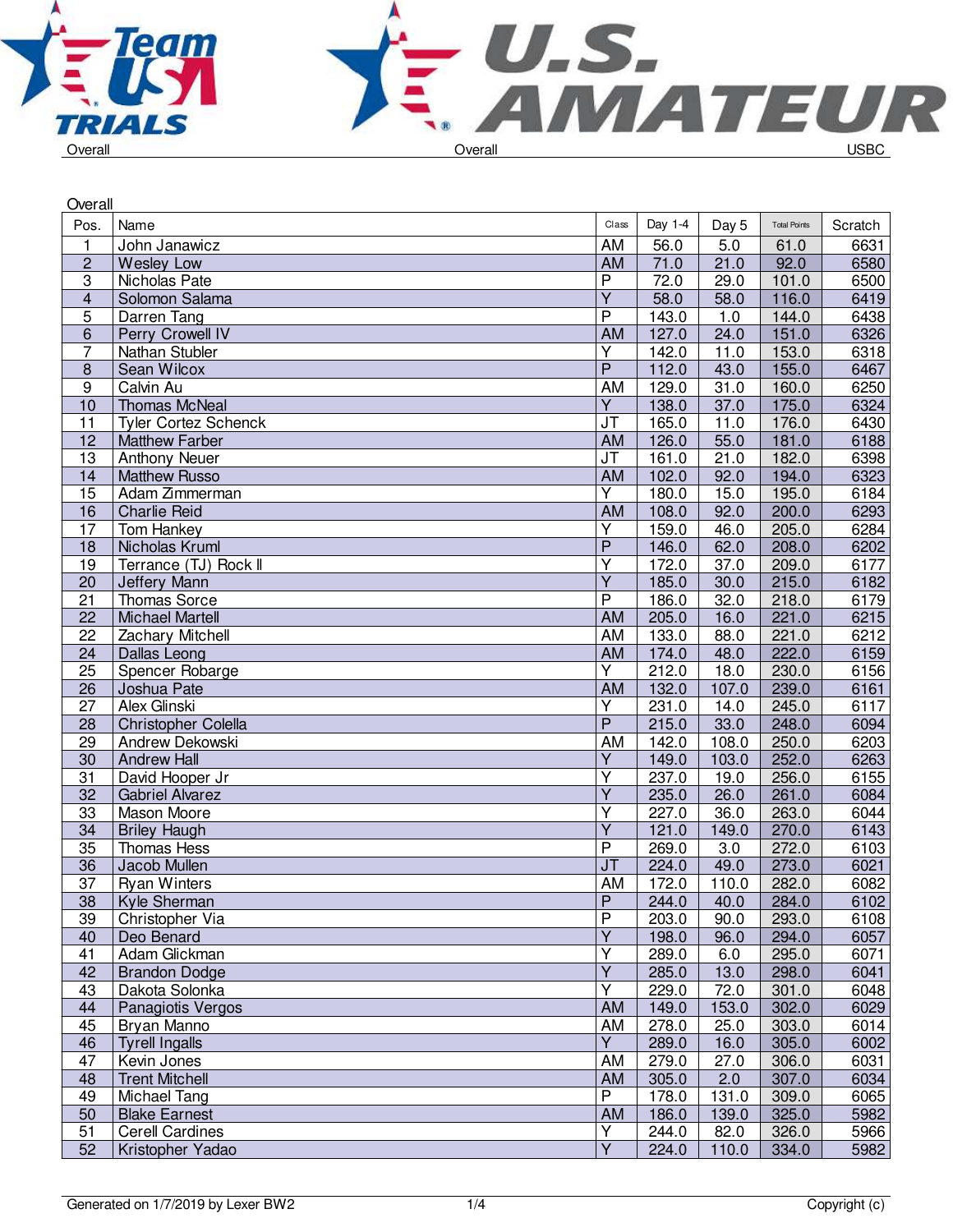



| Overall (Next 1) |                          |                         |         |       |                     |                   |  |  |
|------------------|--------------------------|-------------------------|---------|-------|---------------------|-------------------|--|--|
| Pos.             | Name                     | Clas                    | Day 1-4 | Day 5 | <b>Total Points</b> | Scratch           |  |  |
| 52               | Joe Gerencser            | Y                       | 211.0   | 123.0 | 334.0               | 5989              |  |  |
| 54               | Alex Aguirre             | $\overline{\mathsf{Y}}$ | 253.0   | 87.0  | 340.0               | 5936              |  |  |
| 54               | Morgan Moore             | AM                      | 227.0   | 113.0 | 340.0               | 6043              |  |  |
| 56               | Nicholas Sommer          | Y                       | 338.0   | 9.0   | 347.0               | 6005              |  |  |
| 57               | <b>Wyatt Smith</b>       | Υ                       | 341.0   | 7.0   | 348.0               | 5990              |  |  |
| 58               | <b>Brent Boho</b>        | AM                      | 212.0   | 141.0 | 353.0               | 5975              |  |  |
| 59               | <b>Timothy Gruendler</b> | AM                      | 354.0   | 4.0   | 358.0               | $\overline{5972}$ |  |  |
| 60               | Jordan Bryant            | <b>AM</b>               | 265.0   | 99.0  | 364.0               | 5883              |  |  |
| 61               | Hunter Machin            | Y                       | 321.0   | 44.0  | 365.0               | 5889              |  |  |
| 62               | <b>Nicholas Burgess</b>  | <b>AM</b>               | 237.0   | 130.0 | 367.0               | 5936              |  |  |
| 63               | Anthony Veney            | AM                      | 298.0   | 72.0  | 370.0               | 5881              |  |  |
| 64               | Jacob Kersten            | AM                      | 282.0   | 91.0  | 373.0               | 5899              |  |  |
| 65               | Connor Egan              | $\overline{Y}$          | 323.0   | 51.0  | 374.0               | 4817              |  |  |
| 66               | Zachary Singer           | $\overline{Y}$          | 207.0   | 168.0 | 375.0               | 5956              |  |  |
| 66               | Bryan Hahlen             | AM                      | 336.0   | 39.0  | 375.0               | 5890              |  |  |
| 68               | John Baeten              | $\overline{Y}$          | 244.0   | 132.0 | 376.0               | 5903              |  |  |
| 69               | Jacob Nimtz              | AM                      | 322.0   | 57.0  | 379.0               | 5966              |  |  |
| 70               | <b>Alex Brice</b>        | AM                      | 306.0   | 76.0  | 382.0               | 5945              |  |  |
| 71               | Ryan Carlisi             | Υ                       | 332.0   | 52.0  | 384.0               | 5948              |  |  |
| 72               | <b>Brandon Bonta</b>     | Υ                       | 337.0   | 53.0  | 390.0               | 5866              |  |  |
| 73               | David Haynes             | P                       | 296.0   | 98.0  | 394.0               | 5876              |  |  |
| 74               | Daniel Chin              | $\overline{Y}$          | 259.0   | 138.0 | 397.0               | 5864              |  |  |
| $\overline{75}$  | Alexander Sorge          | Ÿ                       | 365.0   | 42.0  | 407.0               | 5831              |  |  |
| 75               | <b>Mick Eaton</b>        | <b>AM</b>               | 358.0   | 49.0  | 407.0               | 5823              |  |  |
| 77               | <b>Matthew Santos</b>    | AM                      | 403.0   | 10.0  | 413.0               | 5830              |  |  |
| 78               | <b>Travis Anderson</b>   | P                       | 314.0   | 101.0 | 415.0               | 5834              |  |  |
| 79               | Michael Harmon Jr        | Υ                       | 298.0   | 118.0 | 416.0               | 5845              |  |  |
| 80               | <b>Ryan Burton</b>       | J <sub>T</sub>          | 334.0   | 83.0  | 417.0               | 5834              |  |  |
| 81               | Ryan Kendall             | <b>AM</b>               | 344.0   | 74.0  | 418.0               | 5821              |  |  |
| 82               | David Northouse          | AM                      | 287.0   | 132.0 | 419.0               | 5871              |  |  |
| 83               | Julian Michael Salinas   | Υ                       | 413.0   | 7.0   | 420.0               | 5882              |  |  |
| 84               | <b>Cameron Hurwitz</b>   | $\overline{Y}$          | 300.0   | 122.0 | 422.0               | 5835              |  |  |
| 85               | Marc Gonzalez            | AM                      | 364.0   | 61.0  | 425.0               | 5830              |  |  |
| 86               | <b>Bryan Eaton</b>       | <b>AM</b>               | 321.0   | 106.0 | 427.0               | 5849              |  |  |
| 87               | Jacob Shockley           | Y                       | 373.0   | 58.0  | 431.0               | 5776              |  |  |
| 88               | Nicholas Postag          | Ÿ                       | 316.0   | 116.0 | 432.0               | 5837              |  |  |
| 88               | Michael Duran            | AM                      | 356.0   | 76.0  | 432.0               | 5793              |  |  |
| 90               | Avery Wolf               | $\overline{Y}$          | 414.0   | 19.0  | 433.0               | 5816              |  |  |
| 91               | <b>Patrick Phillips</b>  | Ý                       | 371.0   | 64.0  | 435.0               | 5776              |  |  |
| 92               | <b>Austin Aude</b>       | AM                      | 373.0   | 65.0  | 438.0               | 5789              |  |  |
| 93               | Kyle Andrews             | AM                      | 400.0   | 41.0  | 441.0               | 5686              |  |  |
| 94               | Dean Vargo               | $\overline{Y}$          | 349.0   | 99.0  | 448.0               | 5772              |  |  |
| 95               | <b>Chase Benites</b>     | AM                      | 405.0   | 45.0  | 450.0               | 5784              |  |  |
| 96               | Gael Egana               | Υ                       | 337.0   | 114.0 | 451.0               | 5722              |  |  |
| 97               | Jonathan Lovett          | Υ                       | 297.0   | 156.0 | 453.0               | 5769              |  |  |
| 97               | Hunter Kempton           | $\overline{\mathsf{Y}}$ | 288.0   | 165.0 | 453.0               | 5739              |  |  |
| 99               | Kennon Mcfalls           | AM                      | 282.0   | 173.0 | 455.0               | 4837              |  |  |
| 100              | Justin O'Shaughnessy     | J <sub>T</sub>          | 310.0   | 147.0 | 457.0               | 5775              |  |  |
| 101              | Nick DeCesaro            | Υ                       | 371.0   | 88.0  | 459.0               | 5782              |  |  |
| 102              | <b>Drew Sacks</b>        | $\overline{Y}$          | 342.0   | 119.0 | 461.0               | 5764              |  |  |
| 103              | <b>Matthew Stephens</b>  | AM                      | 424.0   | 46.0  | 470.0               | 5749              |  |  |
| 103              | Kai Yamada               | Y                       | 327.0   | 143.0 | 470.0               | 5820              |  |  |
| 105              | <b>Travis Kominek</b>    | AM                      | 446.0   | 28.0  | 474.0               | 5721              |  |  |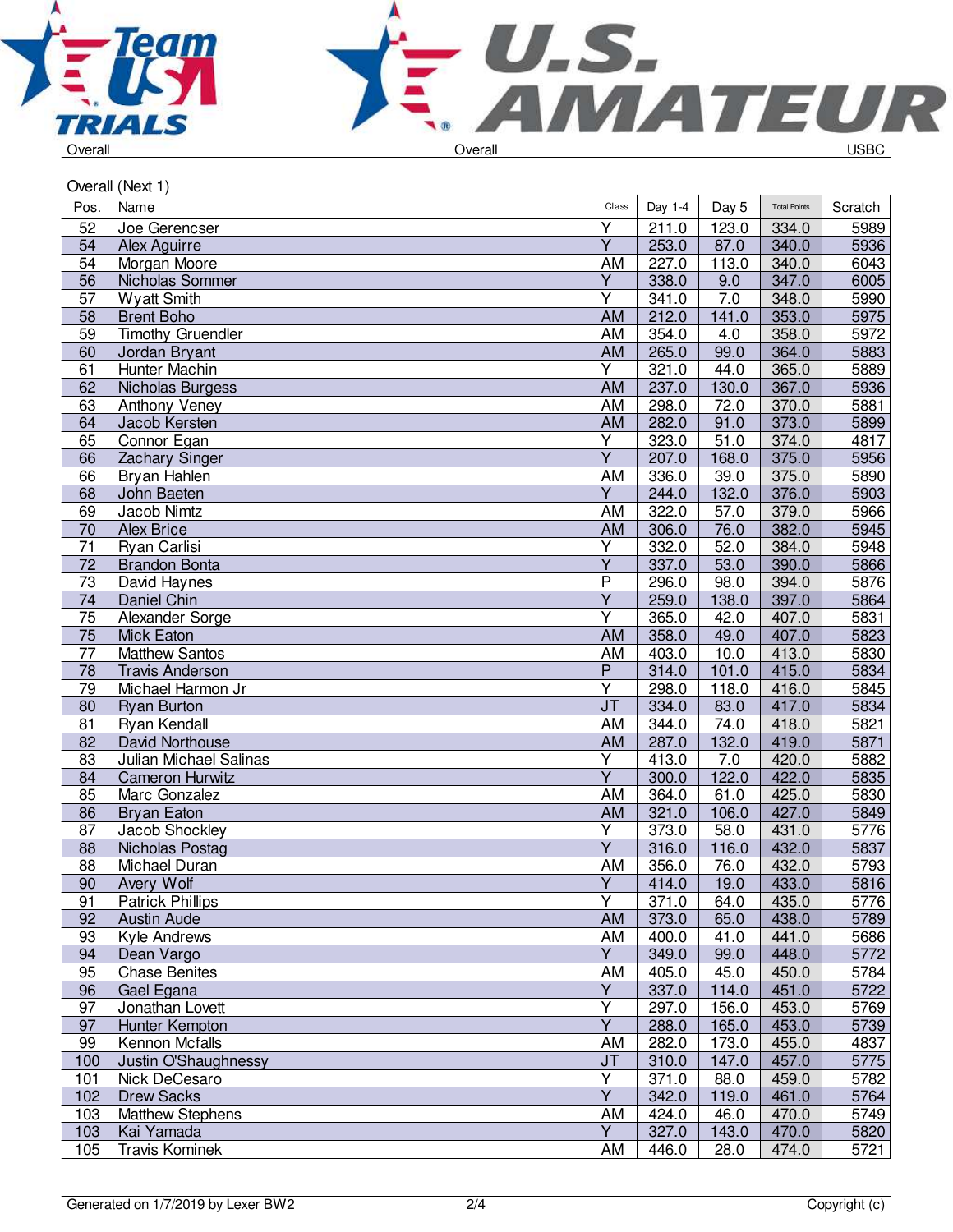



| Overall (Next 2) |                        |                         |         |       |                     |         |  |
|------------------|------------------------|-------------------------|---------|-------|---------------------|---------|--|
| Pos.             | Name                   | Clas                    | Day 1-4 | Day 5 | <b>Total Points</b> | Scratch |  |
| 106              | Alec Keplinger         | $\overline{Y}$          | 442.0   | 33.0  | 475.0               | 5740    |  |
| 107              | Francis Vitelli III    | Ÿ                       | 411.0   | 69.0  | 480.0               | 5707    |  |
| 108              | Andrew Letscher        | <b>AM</b>               | 451.0   | 35.0  | 486.0               | 5684    |  |
| 109              | Logan Williams         | AM                      | 345.0   | 143.0 | 488.0               | 5819    |  |
| 110              | <b>Alec Dudley</b>     | Υ                       | 365.0   | 126.0 | 491.0               | 5762    |  |
| 111              | Andrei Tacorda         | Υ                       | 424.0   | 69.0  | 493.0               | 5697    |  |
| 112              | Kasey Uyesugi          | <b>AM</b>               | 344.0   | 150.0 | 494.0               | 5744    |  |
| 113              | Mason Yamada           | AM                      | 443.0   | 53.0  | 496.0               | 5535    |  |
| 114              | Norman Baldwin         | Y                       | 417.0   | 80.0  | 497.0               | 5700    |  |
| 115              | <b>Austin Schultz</b>  | Y                       | 434.0   | 66.0  | 500.0               | 5687    |  |
| 116              | James Wakefield Jr     | <b>AM</b>               | 397.0   | 105.0 | 502.0               | 5719    |  |
| 117              | Darwin Wimer           | AM                      | 407.0   | 103.0 | 510.0               | 5679    |  |
| 118              | <b>Bryce Takenaka</b>  | AM                      | 442.0   | 76.0  | 518.0               | 5702    |  |
| 119              | Joshua Singer          | Υ                       | 453.0   | 67.0  | 520.0               | 5603    |  |
| 120              | Matthew Frei-Funk      | <b>AM</b>               | 432.0   | 92.0  | 524.0               | 5676    |  |
| 120              | <b>Hunter Sanders</b>  | AM                      | 370.0   | 154.0 | 524.0               | 5657    |  |
| 122              | <b>Robert Altieri</b>  | $\overline{\mathsf{P}}$ | 444.0   | 86.0  | 530.0               | 5669    |  |
| 122              | Allex Zieg             | $\overline{Y}$          | 422.0   | 108.0 | 530.0               | 5632    |  |
| 124              | Joseph Grondin         | <b>AM</b>               | 415.0   | 119.0 | 534.0               | 5652    |  |
| 125              | Dylan Zimmerman        | Υ                       | 420.0   | 115.0 | 535.0               | 5653    |  |
| 125              | Joshua Ross            | $\overline{Y}$          | 395.0   | 140.0 | 535.0               | 5640    |  |
| 127              | Duncan Whitaker        | $\overline{\mathsf{Y}}$ | 476.0   | 67.0  | 543.0               | 5560    |  |
| 127              | Kevin Fischer          | $\overline{Y}$          | 420.0   | 123.0 | 543.0               | 5648    |  |
| 129              | <b>Brandon Brown</b>   | AM                      | 464.0   | 84.0  | 548.0               | 5637    |  |
| 129              | Cody Johnston          | Υ                       | 479.0   | 69.0  | 548.0               | 5600    |  |
| 131              | <b>Ryan Dudley</b>     | AM                      | 455.0   | 95.0  | 550.0               | 5586    |  |
| 131              | Steven Lemke           | AM                      | 490.0   | 60.0  | 550.0               | 5598    |  |
| 133              | Ken Hayase-Fong        | AM                      | 401.0   | 152.0 | 553.0               | 5630    |  |
| 134              | Jacob Klein            | <b>AM</b>               | 391.0   | 163.0 | 554.0               | 5613    |  |
| 135              | Parker Johnson         | AM                      | 420.0   | 135.0 | 555.0               | 5608    |  |
| 136              | <b>Maxwell Roers</b>   | $\overline{Y}$          | 495.0   | 62.0  | 557.0               | 5557    |  |
| 137              | Justin Larson          | $\overline{\mathsf{Y}}$ | 476.0   | 84.0  | 560.0               | 5575    |  |
| 138              | <b>Kaleb Ross</b>      | $\overline{Y}$          | 441.0   | 126.0 | 567.0               | 5514    |  |
| 139              | Ronnie Fujita          | <b>AM</b>               | 550.0   | 23.0  | 573.0               | 5580    |  |
| 140              | <b>Jared Durant</b>    | Y                       | 449.0   | 132.0 | 581.0               | 5607    |  |
| 141              | Anthony Schanen        | AM                      | 504.0   | 81.0  | 585.0               | 5545    |  |
| 142              | Jake Brett             | $\overline{Y}$          | 457.0   | 143.0 | 600.0               | 5423    |  |
| 143              | Colton Ruscetti        | AM                      | 494.0   | 117.0 | 611.0               | 5539    |  |
| 144              | Kaan Kurt              | $\overline{Y}$          | 557.0   | 55.0  | 612.0               | 5475    |  |
| 145              | <b>Bailey Mavrick</b>  | $\overline{Y}$          | 478.0   | 136.0 | 614.0               | 5518    |  |
| 146              | Steven Faulkner        | $\overline{Y}$          | 479.0   | 137.0 | 616.0               | 5509    |  |
| 147              | Roderic Ramos          | AM                      | 493.0   | 125.0 | 618.0               | 5450    |  |
| 148              | <b>Bryan Osborne</b>   | P                       | 525.0   | 96.0  | 621.0               | 5449    |  |
| 149              | <b>Brandon Wanders</b> | AM                      | 559.0   | 79.0  | 638.0               | 5477    |  |
| 150              | <b>Connor Kottke</b>   | Υ                       | 492.0   | 148.0 | 640.0               | 5513    |  |
| 151              | Andrew Cannuli         | AM                      | 471.0   | 171.0 | 642.0               | 5393    |  |
| 152              | Dawson Miller          | Y                       | 542.0   | 101.0 | 643.0               | 5475    |  |
| 153              | Jacob Gill             | AM                      | 488.0   | 161.0 | 649.0               | 5443    |  |
| 154              | Noah Akiona            | $\overline{Y}$          | 510.0   | 143.0 | 653.0               | 5447    |  |
| 155              | Eddie Langdon          | AM                      | 509.0   | 159.0 | 668.0               | 5417    |  |
| 156              | <b>Chase Fernandez</b> | $\overline{Y}$          | 533.0   | 150.0 | 683.0               | 5316    |  |
| 157              | Korey Balbach          | $\overline{Y}$          | 543.0   | 142.0 | 685.0               | 5303    |  |
| 158              | <b>Tim Smolen</b>      | <b>AM</b>               | 577.0   | 121.0 | 698.0               | 5227    |  |